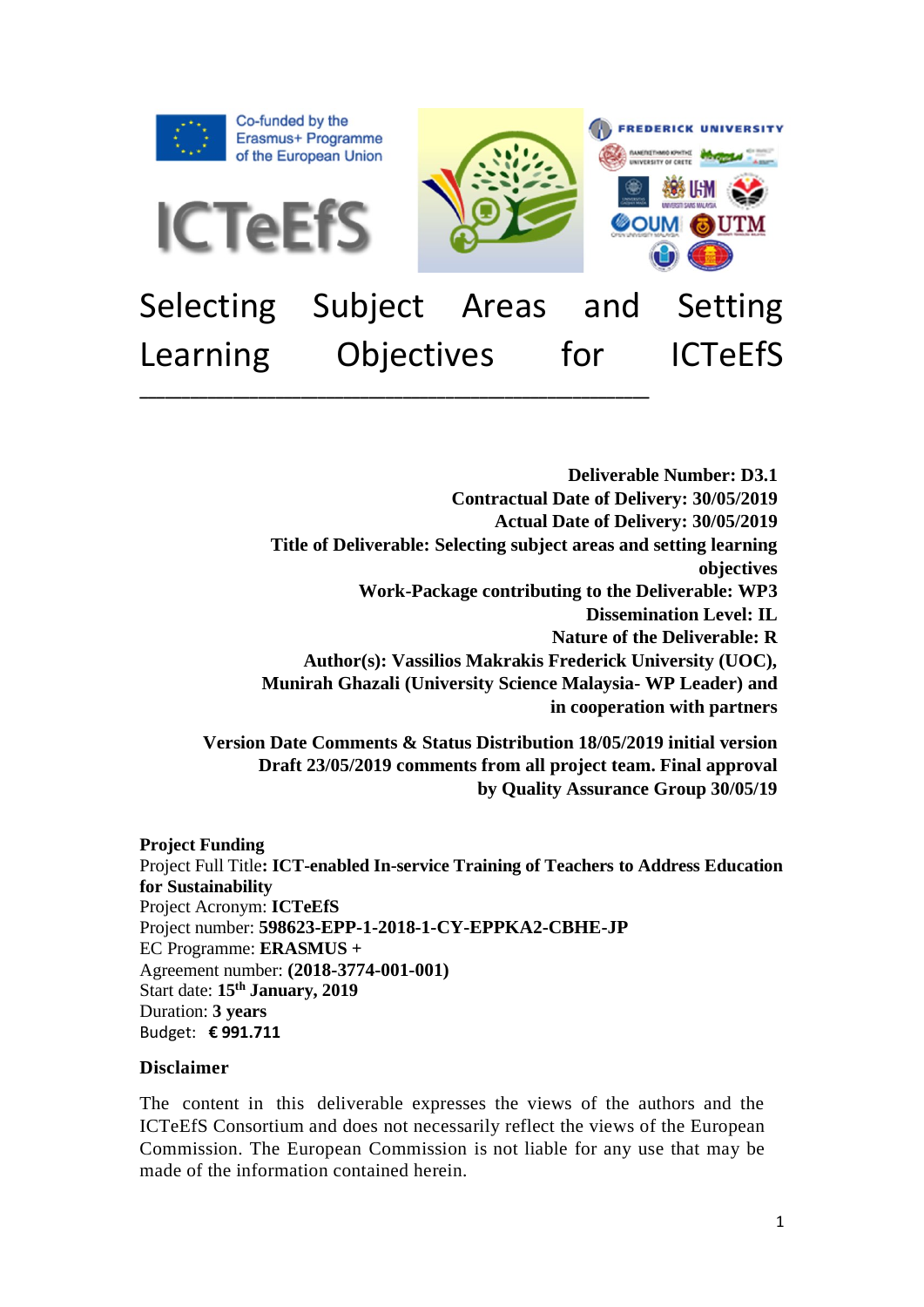#### **Executive Summary**

ICTs play an important role in advancing Education for Sustainability in three ways: a) by increasing access to educational materials about sustainability (e.g., via distance learning, educational networks and databases); b) by helping to promote new ways of interactive learning addressing sustainable development issues and 3) by opening access to information and knowledge. In this deliverable we provide a rationale for using interactive mind/cognitive tools to support learning and develop new understandings and knowledge in areas of teaching and learning for sustainability, ICTeEfS subjects or themes that could be integrated into the school curricula enabled by ICTs. For example, social, economic and environmental issues can provide meaningful and challenging contexts for developing a wide range of ICT skills. In general, the learning objectives are structured on the basis of:

1) engaging and challenging learners;

2) stimulating dialogue and social negotiation through new modes of social interaction;

3) learning by exploring, discovering, doing and reflecting;

4) constructing personal and collective representations of meaning;

5) supporting discourse in dealing with real-life problems;

6) representing dynamic relationships needed for knowledge construction; and

7) developing pupils' understanding of the implications of ICT for working life, society and the environment.

As an example, when considering areas such as cultural diversity and intercultural understanding, health, HIV/AIDS, governance, natural resources, climate change, rural development, sustainable urbanisation, disaster prevention and mitigation, poverty reduction, corporate responsibility and accountability, and the market economy, there is potential to assess the impact of ICTs in these key sustainable development areas. The basic premise is that: the development, deployment and exploitation of ICTs in the field of Education for Sustainability (ICTeEfS) can contribute to and accelerate the integration of ICTs across all school subject areas and in turn have positive effects on socio-economic development process of partner countries. In other words, ICTs alone cannot have an impact on education and societal processes unless pedagogy comes before technology. Using the SMART methodology, we have contextualized ICTs with EfS and EfS with ICTs. This will provide the underpinning conceptualization for revising the undergraduate courses to infuse ICTeEfS and in developing the ICT Coordinators' in- service training.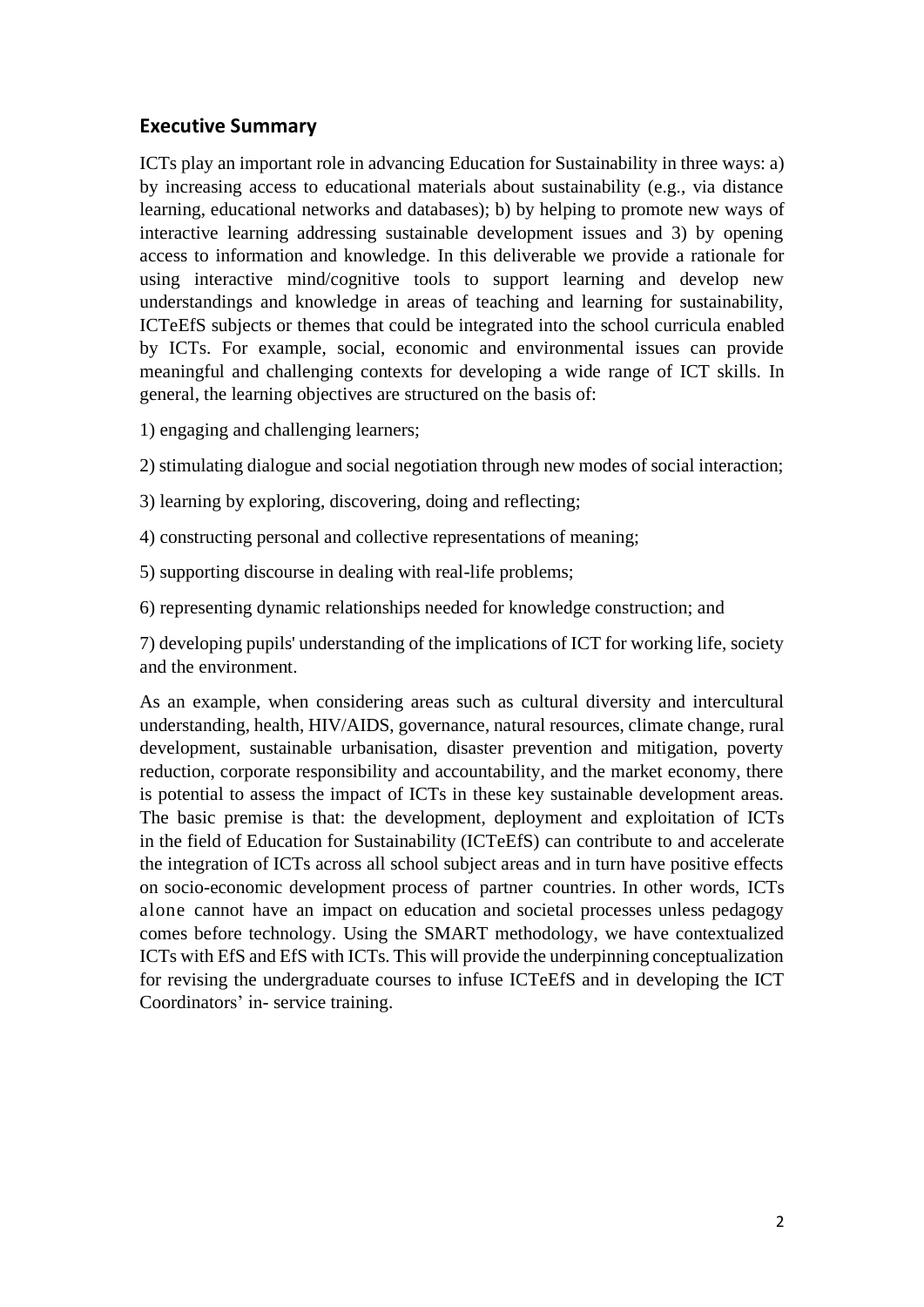# **The SMART Methodology**

The SMART methodology has been chosen to be used for setting the ICTeEfS learning objectives. The acronym 'SMART' stands for Specific, Measurable, Attainable, Relevant, and Timely.



#### **Specific**

Think about exactly what you want to achieve when setting your learning goals and objectives. Be specific about the types of learning and think about the 'who, what, when, why and how' of your goals and that will help you to make them more specific.

#### **Measurable**

Break your learning goals and objectives down into measurable elements and track them at each stage. Think about the result you want to achieve and make you think about why you are aiming to achieve that specific objective.

#### **Attainable**

It is crucial that you set learning goals and objectives that you can realistically achieve, according to your time, energy, commitment and ability.

#### **Relevant**

This relates to the 'why' of your learning goal and objective. A learning goal and objective may be specific, measurable and attainable but if it's not relevant to you and your interests then you shouldn't be pursuing it. Ask yourself the purpose behind the objective and what you hope it will bring in order to gauge how relevant it is.

#### **Timely**

One very important aspect of setting learning objectives is to develop a realistic timeline that you can stick to. You can include specific milestones along the way that will help keep you on track and have a certain timeframe in which you want to fully achieve your goal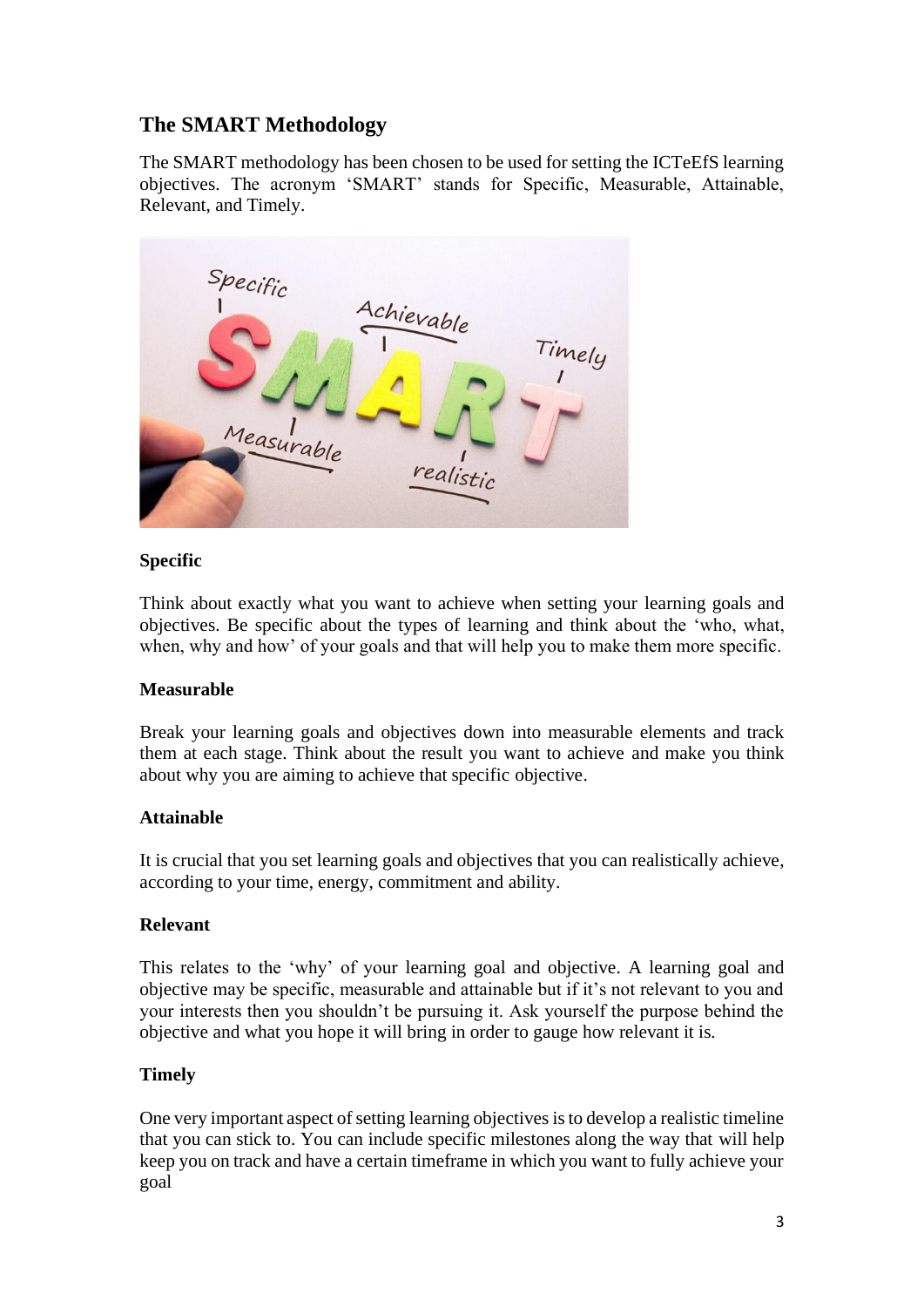## **Setting Learning Objectives**

Rethinking and revising education to address the knowledge, skills, perspectives and values related to sustainability is of paramount importance to current and future societies. This implies a review of existing curricula in terms of their objectives and content with the aim to develop interdisciplinary and cross-disciplinary understanding and knowledge of social, cultural, economic and environmental sustainability. These include skills for problem-based learning, creative, reflective and critical thinking, using appropriate ICTs and reforming teacher training practices so that transformative lifelong learning is fostered. Problem Based Learning (PBL) is preferred as the methodology because of its compatibility with ESD and the strengths and advantages it offers for supporting teachers' professional development and learning. First, PBL builds on the use of learners' reflective practice in teaching and learning based on reallife and authentic problems and issues (Stewart et al., 2007; Neo & Neo, 2001). Through this, teachers are encouraged to take more ownership of their professional development in a highly creative and stimulating way supported by hypermedia-based cognitive tools (Jonassen et al., 2003; Brush & Saye, 2002).

Through a PBL process, teachers have an opportunity to develop skills in problem definition and problem solving, to reflect on their own learning, knowledge and practices, and develop a deep understanding of the content domain learning. In a PBL approach, the problem is often stated in the form of key questions, such as the following:

- How can I use computerized graphic organizers to teach vocabulary relevant to environmental sustainability issues?
- Have I ever wanted to measure the effect you have on greenhouse gas emissions in your home and school?
- How can I use datahandling tools (e.g. Excel) to construct knowledge and promote learning-based action on ESD local/global issues?
- How can I use ICT to develop my ecological footprint towards sustainable energy or water use, for example?

Dealing with such PBL questions, each can be treated as a self-contained learning module in an e-learning environment, based on a series of interactive phases, including:

- Problem clarification and its challenges
- Brainstorming initial thoughts about the problem
- Exploring the constituencies of the problem
- Constructing meaning and knowledge on the problem
- Reflecting on initial thoughts with revised thinking
- Applying new understandings and knowledge into action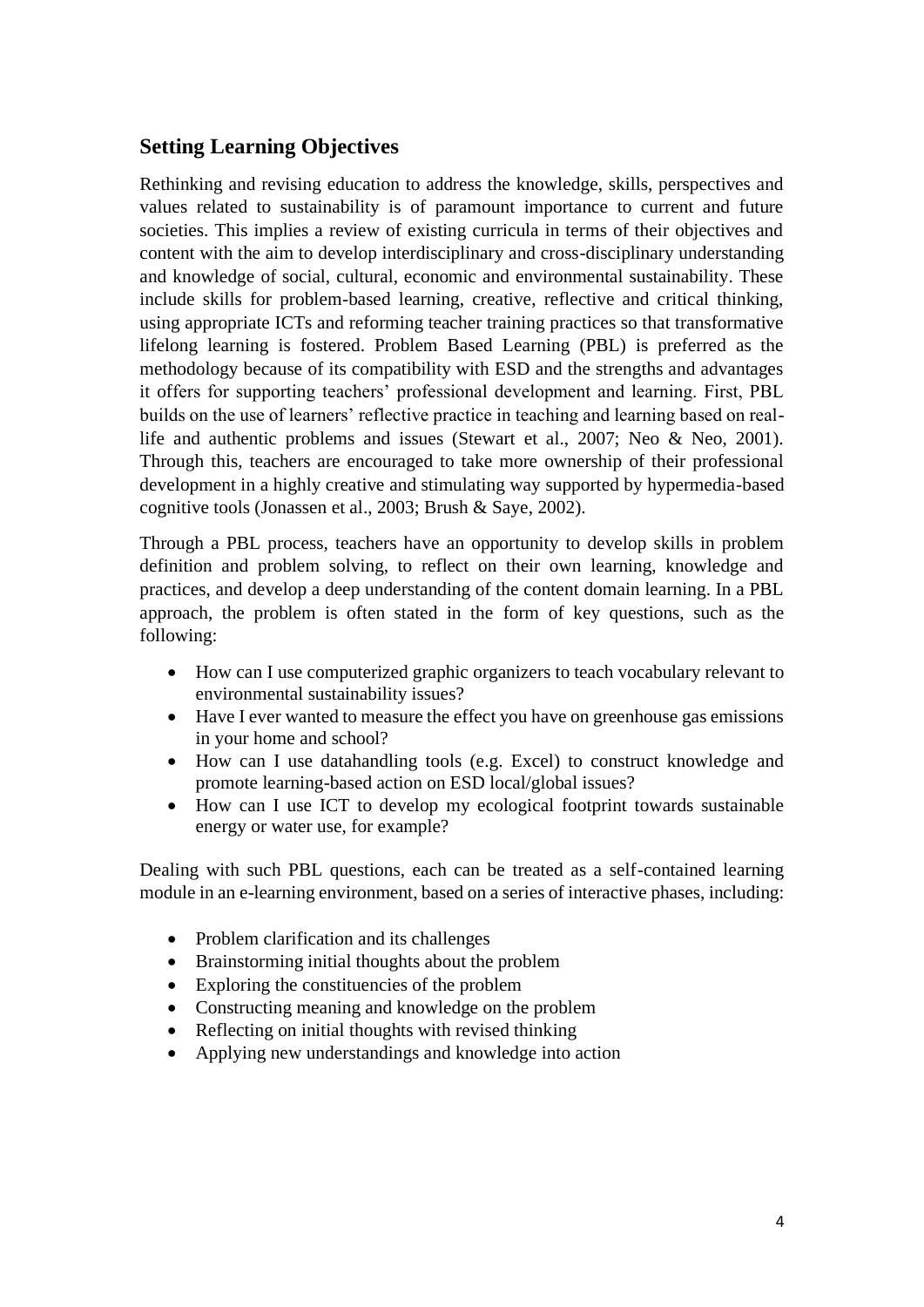# **An Example**

Let's take, for example, the last question set on the above list: "How can I use ICT to develop my ecological footprint towards sustainable water use?" If we contextualize this problem in a particular context, we may ask the teacher trainee in collaboration with his/her class students to identify the key concepts from the content domain and examine the challenges inherent in these concepts.

Clarifying the problem and its contextual challenges is intended to situate the trainee teacher and his/her students in the problem context and to begin the process of activating students' relevant prior knowledge. This leads to brainstorming initial thoughts about water use and abuse, posing questions such as: Why do people in the X country use water as though there is an unlimited resource? Are they aware of the water problems in the future, because of their current water consumption practices? How personal water use, and management of water is addressed to avoid dramatic impacts on the environment, the economy and quality of life. Concept maps could also be considered as an effective tool for organizing information and knowledge management tool in online PBL environments. While it is possible to use concept maps as a collaborative tool, it is important to provide training not only in the use of the software but also on how to collaborate using concept maps in an online environment (Canas, Novak, & Gonzalez, 2004).

Initial thoughts and challenges of the water problem should be further elaborated through a process of exploration which helps the trainee teacher and his/her students to gain additional and deeper insights relevant to the concepts inherent in the problem. In this process, they act as researchers to collect additional resources about water use and abuse that will help them to increase understanding of the constituencies of the problem. Integrating critical thinking into the online learning process requires information to be presented from a variety of perspectives that involves both the cognitive and affective learning domains and certain strategies should be followed for critical reflection (Stewart et al., 2007). Within this online environment the non-linear nature of the information structures and the variety of media formats requires the learner to make decisions about where to find supporting information, what kind of information should be selected to support the task, how much information is needed to justify an argument and what strategy approach is best suited for the problem under investigation (Brickell & Herrington, 2006).

# **Curriculum Integration of Subject Areas Enabled by the SMART Methodology**

Let's take the example of an area entitled "Climate Change and Ecosystems" (Makrakis et al. 2012 depicted in (Figure 1).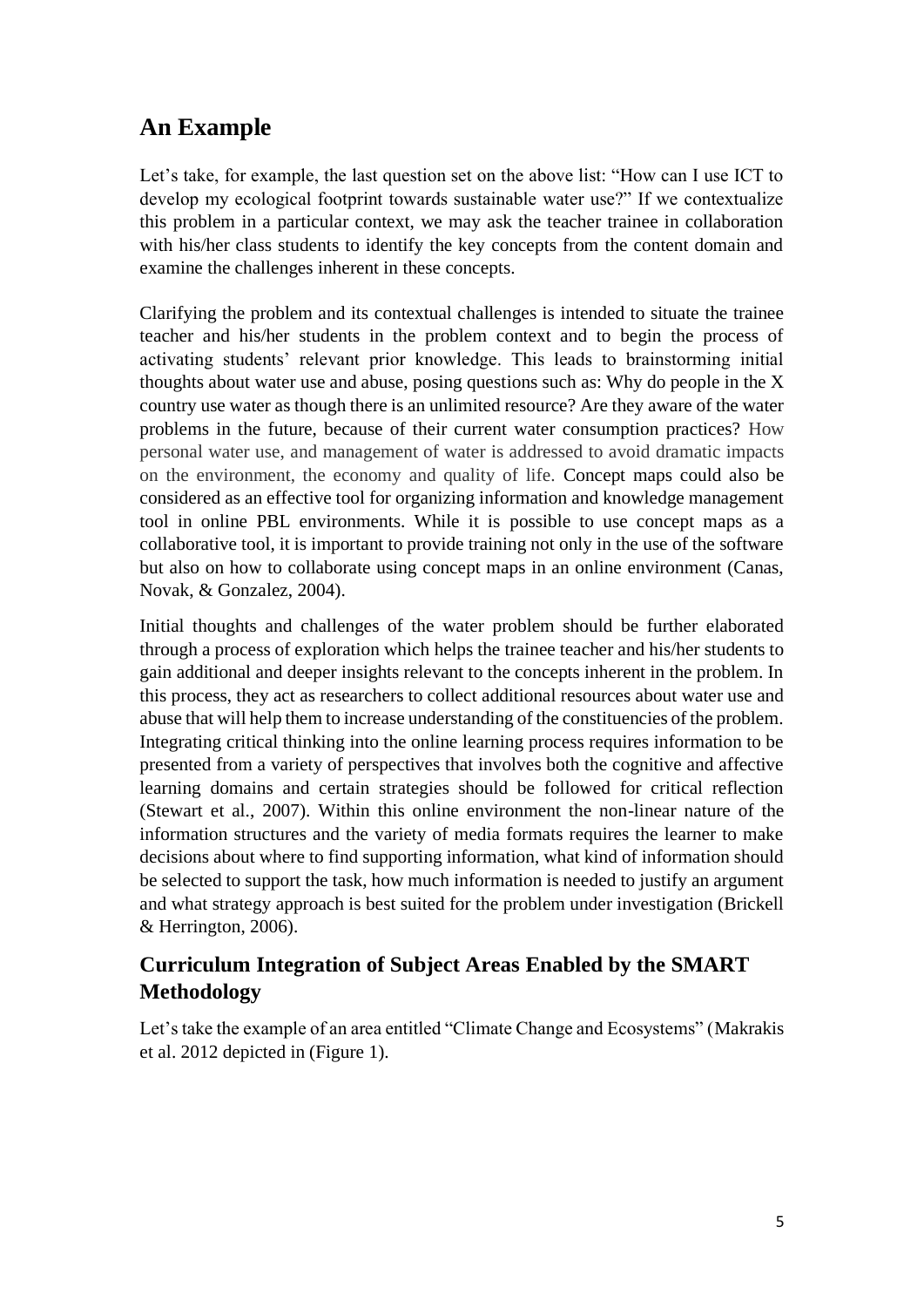**Figure 1:** The curriculum areas of the ICT-enabled Climate Change Education



In the area "Climate change and me" children investigate about what climate change has to do with them (their nutrition, health, clothing, environment etc.) and what they can do in their everyday life (in school, home, neighborhood, local area) to face climate change. Then, children can move to the area "Climate change in my area" and investigate how climate change can affect their local society and economy, the employment, the transportation etc. The next area "Climate change and ecosystems" gives children the opportunity to explore their local and national ecosystem and the repercussions climate change brings upon it. In the next area "Climate change and atmosphere", children learn about the physics of the phenomenon of climate change in the atmosphere. The following area "Climate change through time" gives children the opportunity to learn about climate change in the past, in the present and in the future. They study scenarios and prepare themselves for the future, having the knowledge from the past. Finally, in the area "Energy, fossil fuels and waste", children investigate about what climate change has to do with energy, fossil fuels and waste. They search for ways to make a sustainable future, using renewable sources of energy and new ways to handle waste. Students can choose any of these units to start with and engage to its activities. In these units, children deal with what climate change brings upon them and their local environment and how children can act in order to protect their environment. Alongside the activities conducted in the classroom, many activities outside the classroom are suggested, referring gradually from the local to national and global level. All units correspond to related Greek curriculum units.

Achieving climate change literacy will require a connected web of disciplinary, interdisciplinary, multidisciplinary and trans-disciplinary approaches. Interdisciplinary is sometimes used interchangeably with multidisciplinary and transdisciplinary (Figure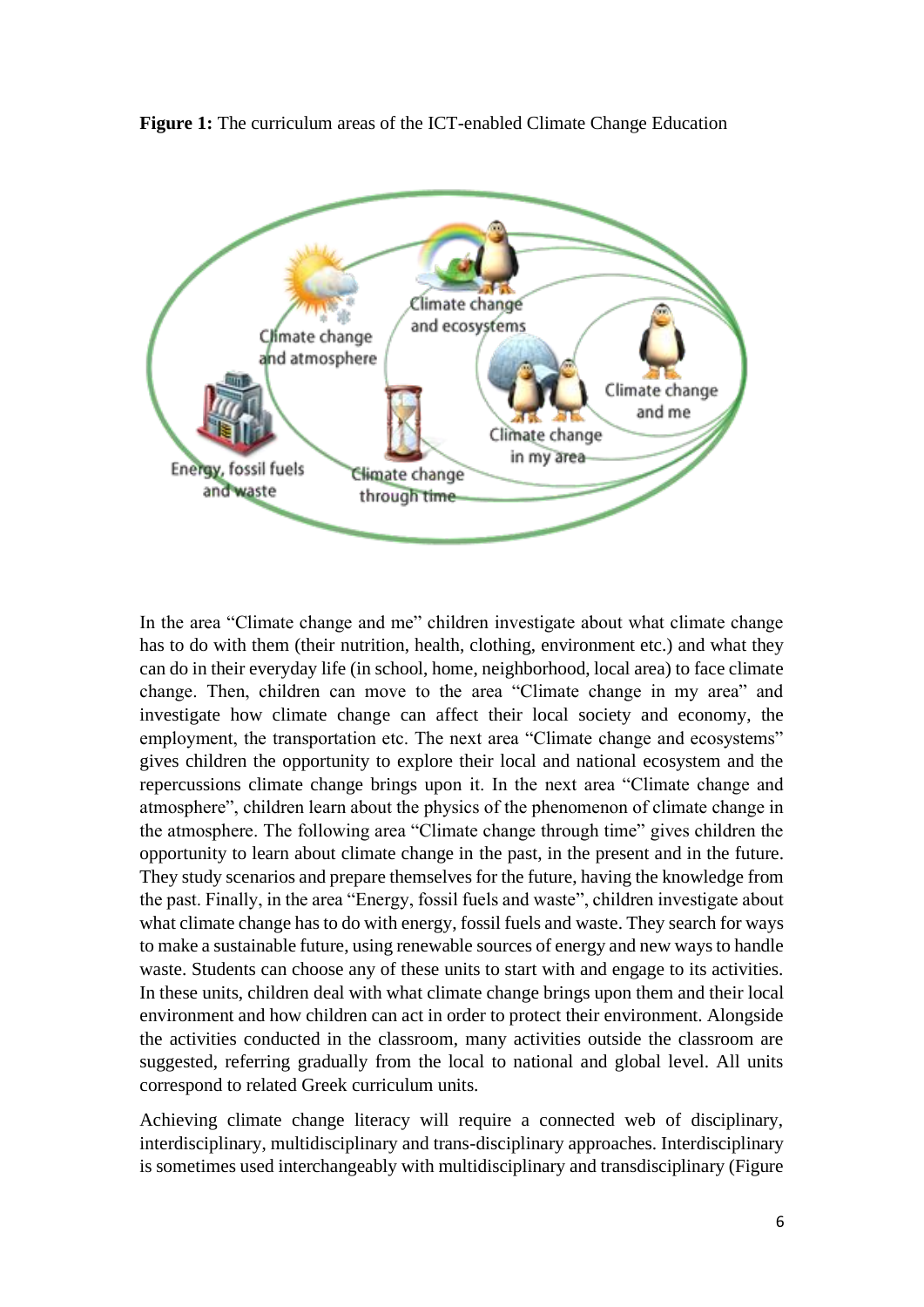4). Here, disciplinarity means to focus on one discipline, in contrast to interdisciplinary curriculum where there is involvement of two or more disciplines, while transdisciplinary curriculum refers to an infusion of disciplinary knowledge to create a new hybrid. This curriculum is intended to be flexible, allowing teachers and learners to con-construct activities.

**Figure 2:** The cross-disciplinary structure of the ICT-enabled climate change education curriculum



The structure of the area "Climate change and ecosystems" as in any of the rest areas is based on three levels: 1st-2nd Grade (6-7 year old), 3rd-4th Grades (8-9 year old) and 5th-6th Grades (10-11 year old).

#### **1st-2nd Grade Level Units**

- 1. *Animals and plants of my area:* Children seek and discover the animals and the plants of their area, calling upon their experience, exploring the local environment, reading a case study and searching the web. Then, they explore how climate change can affect the animals and the plants of their area. At the end, they seek measures and activities to protect the animals and the plants of their area from climate change.
- 2. *My area's ecosystem:* Children find out about ecosystems and explore their area in order to define the type of their local ecosystem. Then, they explore how climate change can affect their local ecosystem. At the end, they try to motive others and seek measures and activities and to protect their local ecosystem from climate change.
- 3. *Weather and climate:* Children observe and write down about the local weather. Then, they explore how typical weather changes can affect local plants and animals. Studying relevant web pages and case studies, they understand the difference between weather and climate. At the end, they explore how climate change can affect local plants and animals.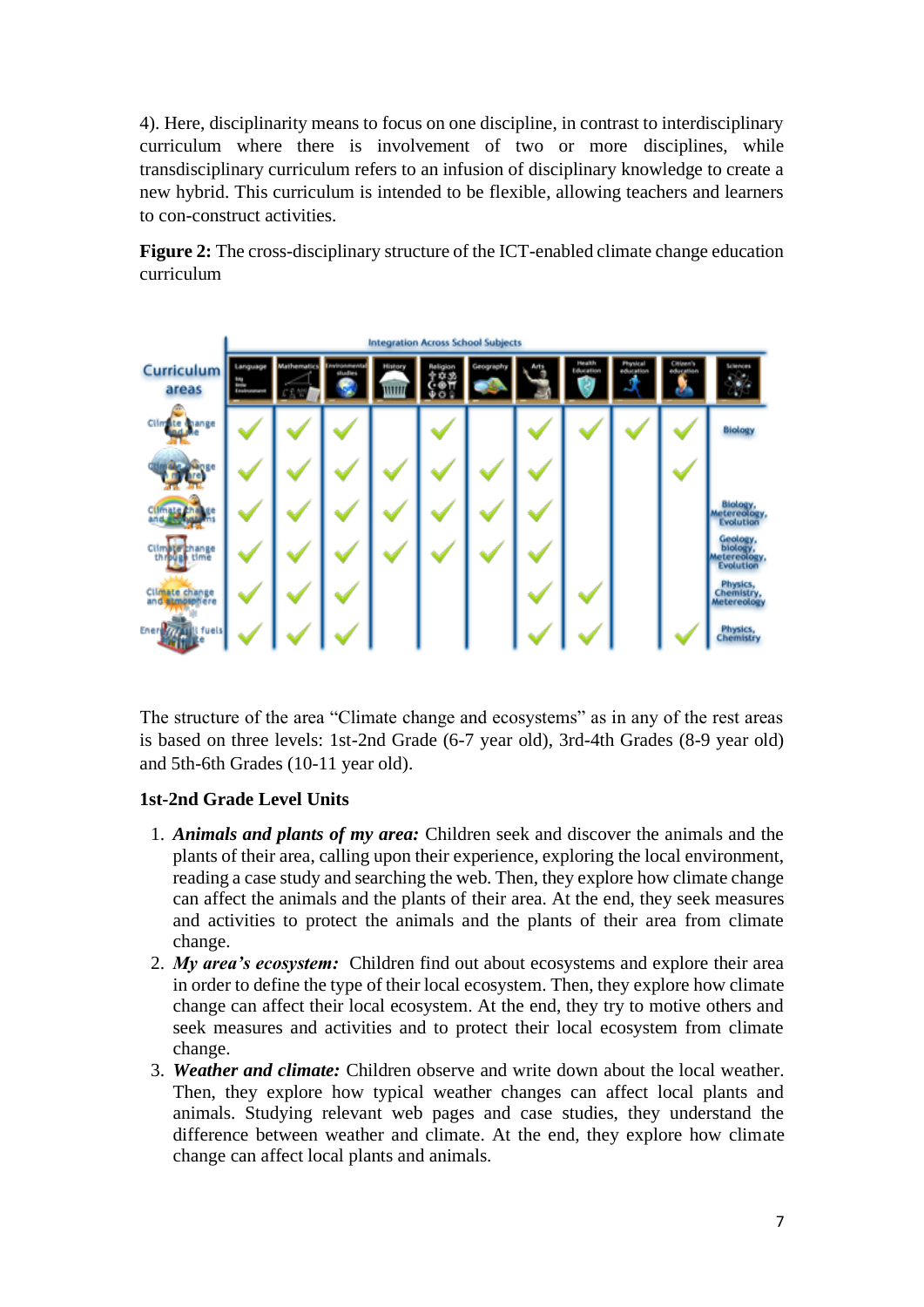- 4. *Seasons and months:* Children remember through games the names of seasons and months. Then they study relevant web pages and case studies and explore how the change of seasons and months can affect plants and animals. They also search for Greek traditions about seasons and months. At the end, they seek measures and activities to protect the animals and plants of their local ecosystem from changes in the seasons or months pattern.
- 5. *The Greek ecosystem:* Children explore the characteristics of the Greek ecosystem. Then, they study relevant web pages and case studies and they research climate change consequences at the Greek ecosystem.
- 6. *Animals' and plants' families:* Children explore the animals' and plants' families of their ecosystem and make relevant lists. Then, they investigate which animals' and plants' families will suffer or endanger from climate change. They also visit zoos and local organizations in order to find out what they can do to help the endangered plants and animals. At the end, they form local groups to act locally to protect the endangered plants and animals from climate change.
- 7. *Animals' and plants' needs:* Children explore the animals' and plants' needs. Then they study relevant web pages and case studies and investigate how climate change can affect animals' and plants' needs.
- 8. *Animals' and plants' characteristics:* Children observe different animals and write down their characteristics. Then, they choose one animal or plant and investigate if it could survive after a climate change and why, referring to its characteristics.
- 9. *Animals' and plants' distribution to the area:* Children observe images and investigate how animals and plants are distributed in Earth and why. Then, they investigate about how that distribution would be if a climate change occurs.
- 10. *Animals' and plants' contribution to our lives:* Children find out about what animals and plants offer to people and observe how people treat them. Then, they search for ways to help them towards peoples' abuse and climate change.

#### **3rd-4th Grade Level Units**

- 1. *The natural environment of my country:* Children observe their country's natural maps and search for geological terms such as planes, mountains, rivers etc.
- 2. *Administrative regions:* Children learn about the administrative regions of their country. They also search for the natural and historical characteristics of their own region. They complete maps and make a presentation of their region. Then, they research which regions of their country could be affected by climate change and propose solutions and activities for their protection.
- 3. *Humans' and nature's creations:* Children make lists with humans' and natures' creations. They investigate which of the humans' creations in their area contribute to climate change and which of the natures' creations in their area are affected by climate change. Then they try to motivate people to act against climate change and propose measures and activities.
- 4. *Environmental problems:* Children explore their area to find out about local environmental problems and what climate change has to do with them. Then they propose strategies to improve and alleviate their area.
- 5. *Plants of my area:* Children find out about the plants of their country and explore how people use them in nutrition, medicine etc. Then, they collect and observe some plants in order to find out about their anatomy and reproduction. They also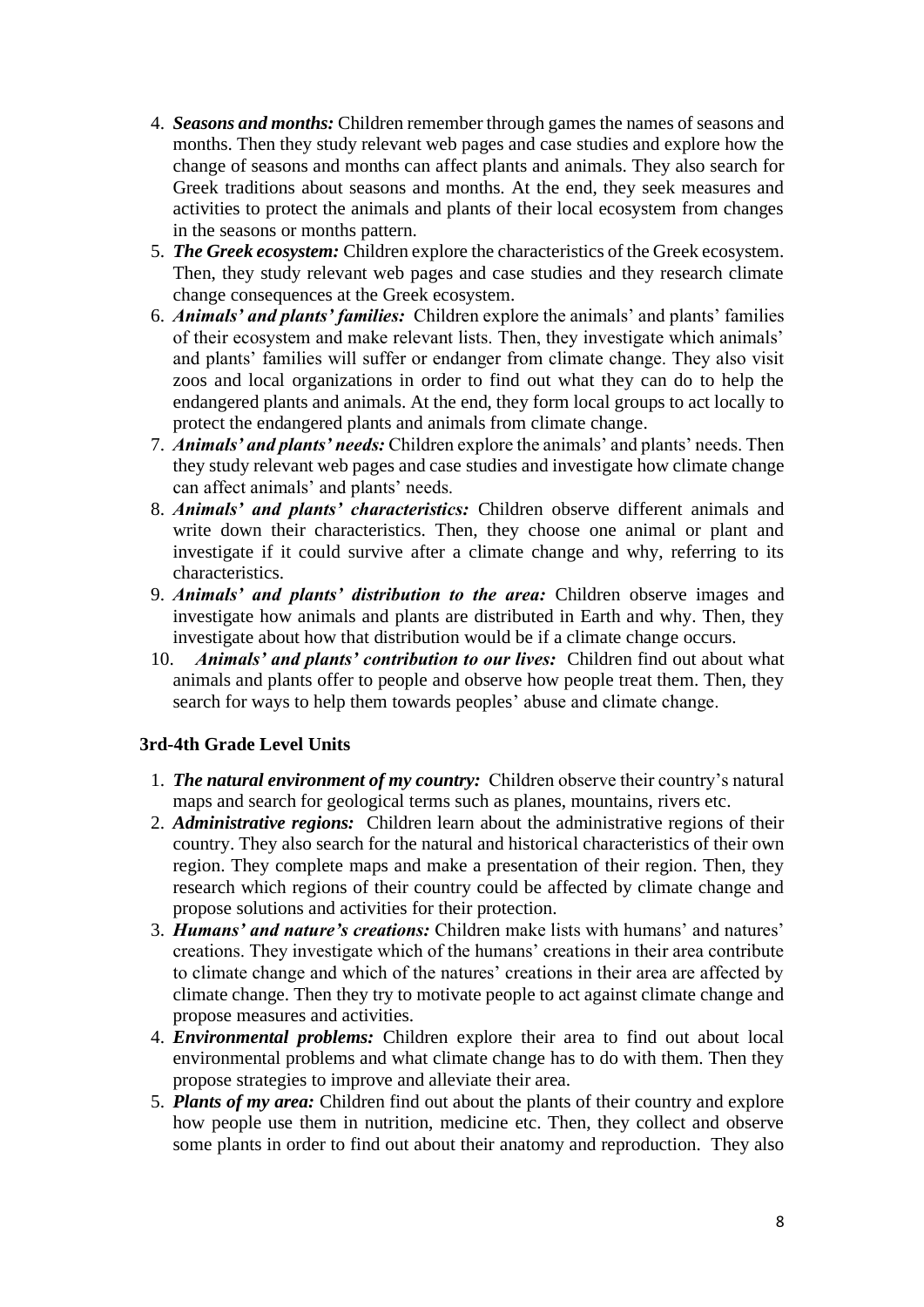make a presentation of a plant they choose before and after a climate change in order to motivate people about climate change consequences on plants.

- 6. *Animals of my area:* Children find out about the animals of their country. They classify them into categories regarding if they are wild or tamed etc and they gather information about how people treat them, if they are in danger etc. Then they investigate what would happen to animals due to climate change. They also learn about vertebrates and invertebrates and animals' reproduction. At the end, they examine which animals could survive a climate change and propose solutions and actions.
- 7. *Energy in ecosystems:* Children learn about the energy flow in ecosystems through food chains and webs. Then they examine how climate change could affect the energy flow in all kinds of ecosystems through food chains and webs.
- 8. *Ecosystems of our country*: Children learn about the kinds of ecosystems that exist in Greece and about their characteristics. Then, they examine how climate change affects these ecosystems. At the end, they take measures and act to protect or save their local ecosystem.
- 9. *Green in the cities:* Children explore the benefits of trees in the cities and search for ways to make cities greener. They make a presentation to show ways to people to make their cities greener.
- 10. *Nature in mythology and religion:* Children learn about gods and goddesses of nature in mythology and try to approach the ancients' way of thinking for nature. Then, they explore the relation of their religion with nature and modern ecological problems, such as climate change.

#### **5th-6th Grade Level Units**

- 1. *Greece's geographical terrain:* Children observe Greece's geographical terrain and become familiar with terms like coast, peninsula, cape etc. Then they draw in a map the Greek areas that they believe that will be affected from climate change. At the end, they cooperate with the local authorities in order to take measures to protect their region from climate change consequences.
- 2. *Plants' functions:* Children observe graphs and learn about photosynthesis, respiration and transpiration of the plants. Then, they investigate how climate change affects these 3 functions of the plants. At the end, they propose measures and actions to protect local plants from climate change.
- 3. *Animal species:* Children observe pictures and classify animals to species and categories, such as vertebrates or invertebrates. Then, they examine how changes in temperature and climate affect animal species. They also learn about animal evolution and survival through ages. At the end, they propose measures and actions to protect local animals that are in danger from climate change.
- 4. *Relations in ecosystems:* Children explore the relations of organisms in ecosystems. Then, they visit a local ecosystem and investigate what would happen to it and its organisms if a climate change occur. At the end, they propose measures and actions to protect their local ecosystem from climate change.
- 5. *Oceans:* Children investigate what would happen to oceans due to climate change, through a case study regarding the clown fish, the web and the relevant articles. Then, they write a story about the future of oceans and get involve in climate change art activities. At the end, they find out what the sea has to offer to people and they propose measures to preserve its beauties.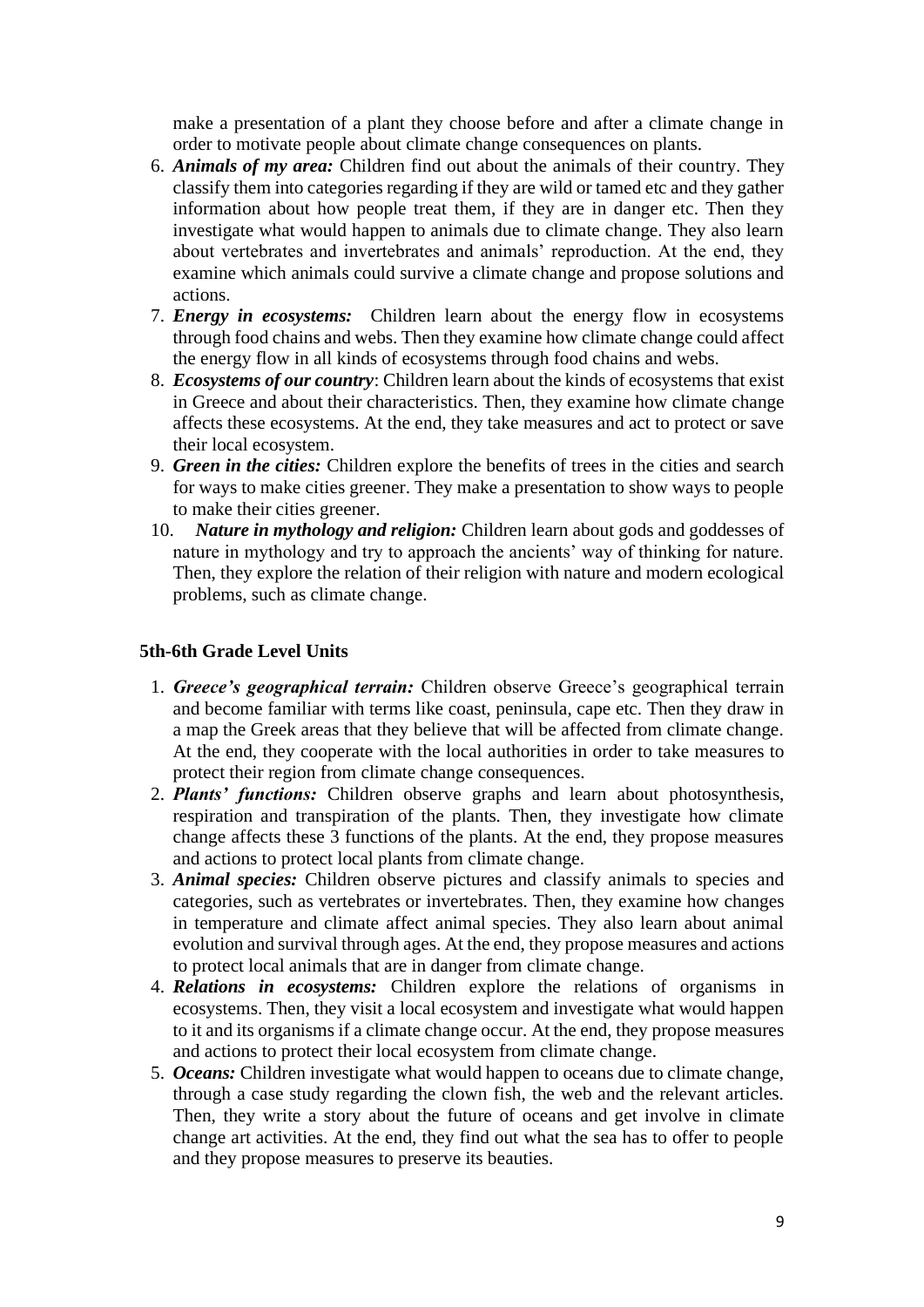- 6. *Forests:* Children cope with a case study regarding pine trees and learn how they are affected by people's exploitation and climate change. Then, they visit a local forest and make a presentation for its beauties in order to motivate others to take actions to save the forests from climate change.
- 7. *Natural disasters:* Children investigate the relation of climate change with natural disasters. Then, they cooperate with organizations that deal with natural disasters and become volunteers in order to help wherever is needed. At the end, children participate in a debate, where one team tries to convince others that climate change brings upon natural disasters and another team tries to convince others exactly the opposite.
- 8. *Religion and environment:* Children explore ideas, myths, fears, rumors etc about the end of the world. They also investigate what Christianity and other religions support on this. At the end, they make their own conclusions about climate change and the scenarios of the end of the world.

### **References**

Albion, P.R., & Gibson, I.W. 1998. Designing Problem-based Learning Multimedia for Teacher Education, in McNeil, S., Price, J.D., Boger-Mehall, S., Robin, B. and Willis, J. (Eds.), Technology and Teacher Education Annual, Association for the Advancement of Computing in Education, Charlottesville, VA, pp. 1240-1244.

Atlee, T. 2008. Co-Intelligence, Collective Intelligence, and Conscious Evolution, in Tovey, M. (Ed.), Collective Intelligence: Creating a Prosperous World at Peace, Earth Intelligence Network, Oakton, Virginia, pp. 5-15

Beers, P., Boshuizen, H., Kirschner, P. & Gijselaers, W. 2005. "Computer Support for Knowledge Construction in Collaborative Learning Environments", Computers in Human Behavior, Vol. 21 No 4, pp. 623-643.

Brickell, G. & Herrington, J. 2006. "Scaffolding Learners in Authentic Problem Based e-learning Environments: The Geography Challenge", Australian Journal of Educational Technology, Vol. 22 No 4, pp. 531-547.

Brush, T.A. & Saye, J.W. 2002. "A Summary of Research Exploring Hard and Soft Scaffolding for Teachers and Students Using a Multimedia Supported Learning Environment", The Journal of Interactive Online Learning, Vol. 1 No 2, pp.1-12. Retrieved September 25, 2010, from [www.ncolr.org/jiol/issues/PDF/1.2.3.pdf](http://www.ncolr.org/jiol/issues/PDF/1.2.3.pdf) Online **Documents** 

Cobos, R. & Pifarre, M. 2008. "Collaborative Knowledge Construction in the Web Supported by KnowCat System", Computers and Education, Vol. 50 No 3, pp. 962- 978.

Jonassen, D., Howland, J., Moore, J., & Marra, R. 2003. Learning to Solve Problems with Technology: A Constructivist Perspective  $(2<sup>nd</sup>$  ed.), Merril Prentice Hall, Upper Saddle River, NJ.